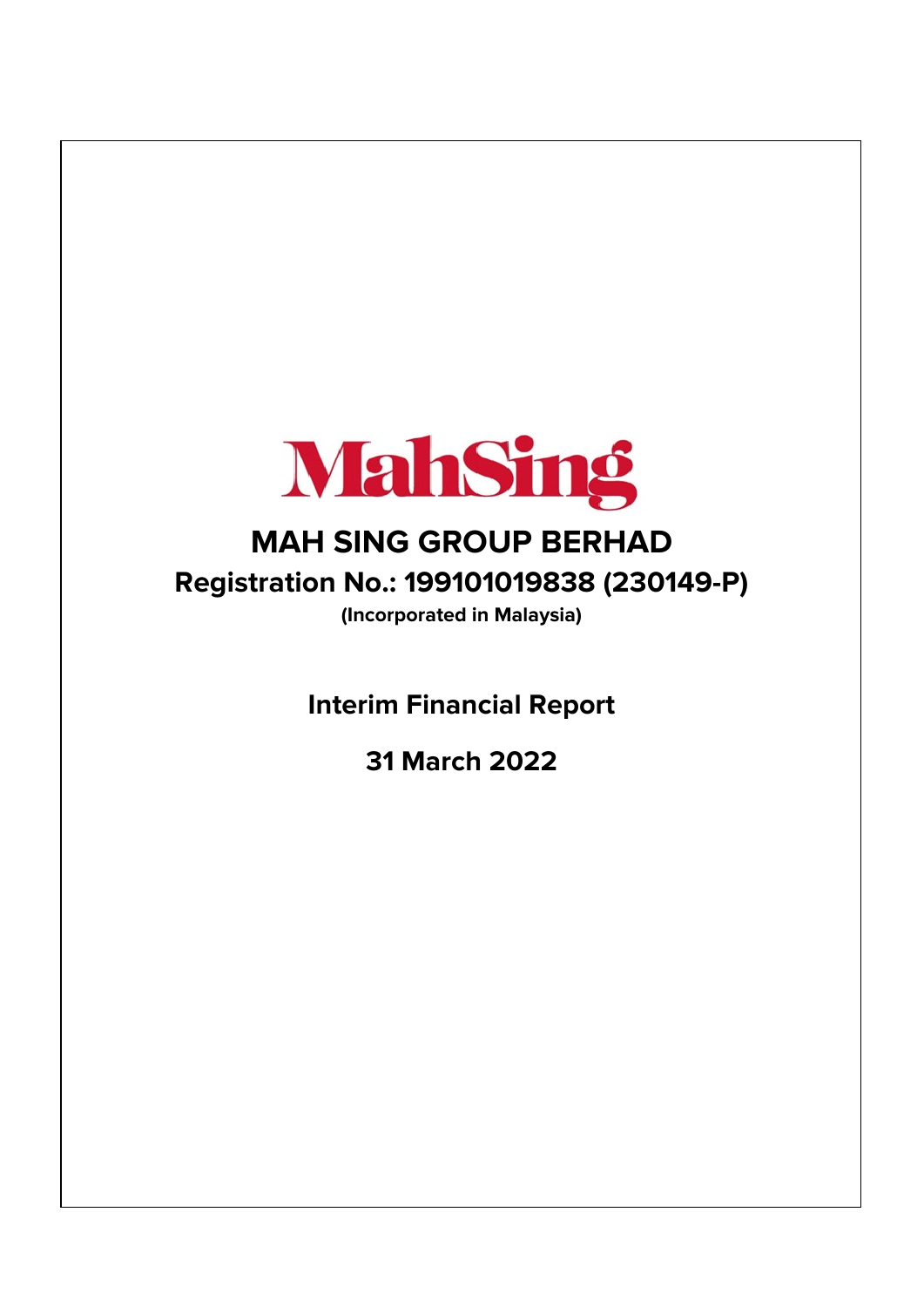## **MAH SING GROUP BERHAD**

**Registration No.: 199101019838 (230149-P) (Incorporated in Malaysia)**

## **Interim Financial Report - 31 March 2022**

|                                                                                 | Page No.    |
|---------------------------------------------------------------------------------|-------------|
| <b>Condensed Consolidated Statement Of Financial Position</b>                   |             |
| <b>Condensed Consolidated Statement Of Profit Or Loss</b>                       | $\mathbf 2$ |
| <b>Condensed Consolidated Statement Of Other Comprehensive</b><br><b>Income</b> | 3           |
| <b>Condensed Consolidated Statement Of Changes In Equity</b>                    | 4           |
| <b>Condensed Consolidated Statement Of Cash Flows</b>                           | $5 - 6$     |
| <b>Notes To The Interim Financial Report</b>                                    | 7 - 15      |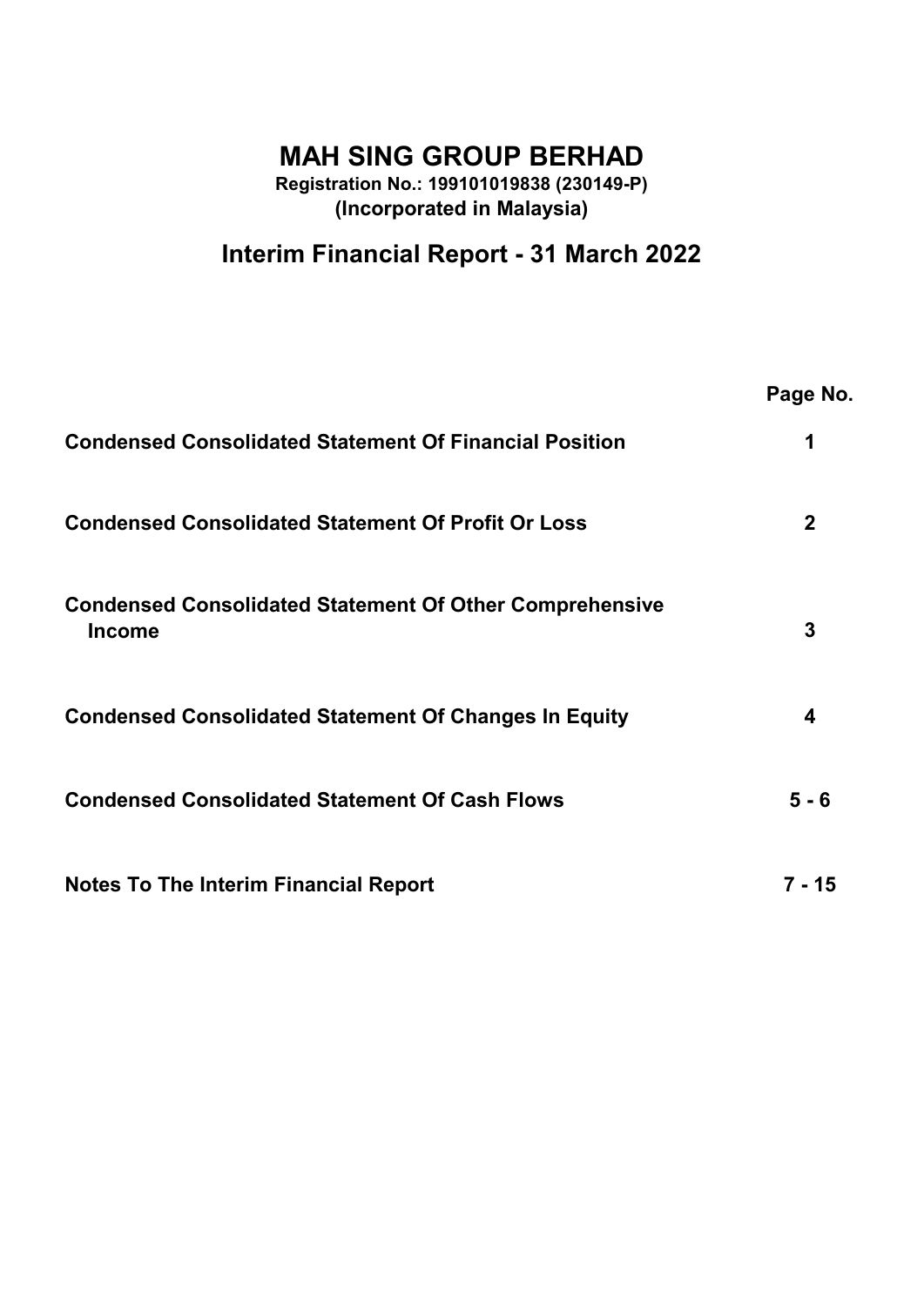## **CONDENSED CONSOLIDATED STATEMENT OF FINANCIAL POSITION**

**As at 31 March 2022**

| (The figures have not been audited)                                                                   |                             |                             |
|-------------------------------------------------------------------------------------------------------|-----------------------------|-----------------------------|
|                                                                                                       |                             | (AUDITED)                   |
|                                                                                                       | <b>AS AT</b>                | AS AT                       |
|                                                                                                       | 31/03/2022<br><b>RM'000</b> | 31/12/2021<br><b>RM'000</b> |
| <b>ASSETS</b>                                                                                         |                             |                             |
| <b>Non-Current Assets</b>                                                                             |                             |                             |
| Property, plant and equipment                                                                         | 379,939                     | 378,080                     |
| Prepaid lease payments                                                                                | 3,528                       | 3,621                       |
| Right-of-use assets                                                                                   | 60,808                      | 52,663                      |
| Investment properties                                                                                 | 185,880                     | 185,880                     |
| Land held for property development                                                                    | 1,988,299                   | 1,870,605                   |
| Intangible assets                                                                                     | 5,119                       | 5,119                       |
| Deferred tax assets                                                                                   | 199,990                     | 201,928                     |
|                                                                                                       | 2,823,563                   | 2,697,896                   |
| <b>Current Assets</b>                                                                                 |                             |                             |
| Property development costs                                                                            | 1,394,449                   | 1,448,586                   |
| Inventories                                                                                           | 721,921                     | 729,358                     |
| Trade and other receivables                                                                           | 696,076                     | 673,737                     |
| Contract assets                                                                                       | 395,883                     | 406,533                     |
| Contract cost assets                                                                                  | 58,833                      | 56,887                      |
| <b>Current tax assets</b>                                                                             | 10,586                      | 13,068                      |
| Deposits, cash and bank balances and                                                                  |                             |                             |
| investment in short-term funds                                                                        | 1,013,667                   | 1,015,955                   |
|                                                                                                       | 4,291,415                   | 4,344,124                   |
| <b>TOTAL ASSETS</b>                                                                                   | 7,114,978                   | 7,042,020                   |
| <b>EQUITY AND LIABILITIES</b><br><b>Equity Attributable to Ordinary Equity Holders of the Company</b> |                             |                             |
| Share capital                                                                                         | 1,776,057                   | 1,776,057                   |
| Reserves                                                                                              | 11,923                      | 11,905                      |
| Retained earnings                                                                                     | 1,725,549                   | 1,682,370                   |
|                                                                                                       | 3,513,529                   | 3,470,332                   |
| <b>Perpetual Securities</b>                                                                           | 645,212                     | 645,212                     |
| <b>Non-Controlling Interests</b>                                                                      | 22,403                      | 21,831                      |
| <b>Total Equity</b>                                                                                   | 4,181,144                   | 4,137,375                   |
| <b>Non-Current Liabilities</b>                                                                        |                             |                             |
| Medium term notes                                                                                     | 997,437                     | 999,135                     |
| Term loans                                                                                            | 440,360                     | 447,656                     |
| Long term and deferred payables                                                                       | 76,274                      | 75,470                      |
| Deferred tax liabilities                                                                              | 50,725                      | 51,483                      |
|                                                                                                       | 1,564,796                   | 1,573,744                   |
| <b>Current Liabilities</b>                                                                            |                             |                             |
| Trade and other payables                                                                              | 1,146,672                   | 1,175,400                   |
| <b>Contract liabilities</b>                                                                           | 104,180                     | 73,391                      |
| Term loans                                                                                            | 85,752                      | 54,166                      |
| Short term borrowings                                                                                 | 15,479                      | 3,947                       |
| <b>Current tax liabilities</b>                                                                        | 16,955                      | 23,997                      |
|                                                                                                       | 1,369,038                   | 1,330,901                   |
| <b>Total Liabilities</b>                                                                              | 2,933,834                   | 2,904,645                   |
| <b>TOTAL EQUITY AND LIABILITIES</b>                                                                   | 7,114,978                   | 7,042,020                   |
|                                                                                                       |                             |                             |

**Net assets per share attributable to ordinary equity holders of the Company (RM)** 1.43

The Condensed Consolidated Statement of Financial Position should be read in conjunction with the audited financial statements for the financial year ended 31 December 2021 and the accompanying explanatory notes attached to the interim financial report.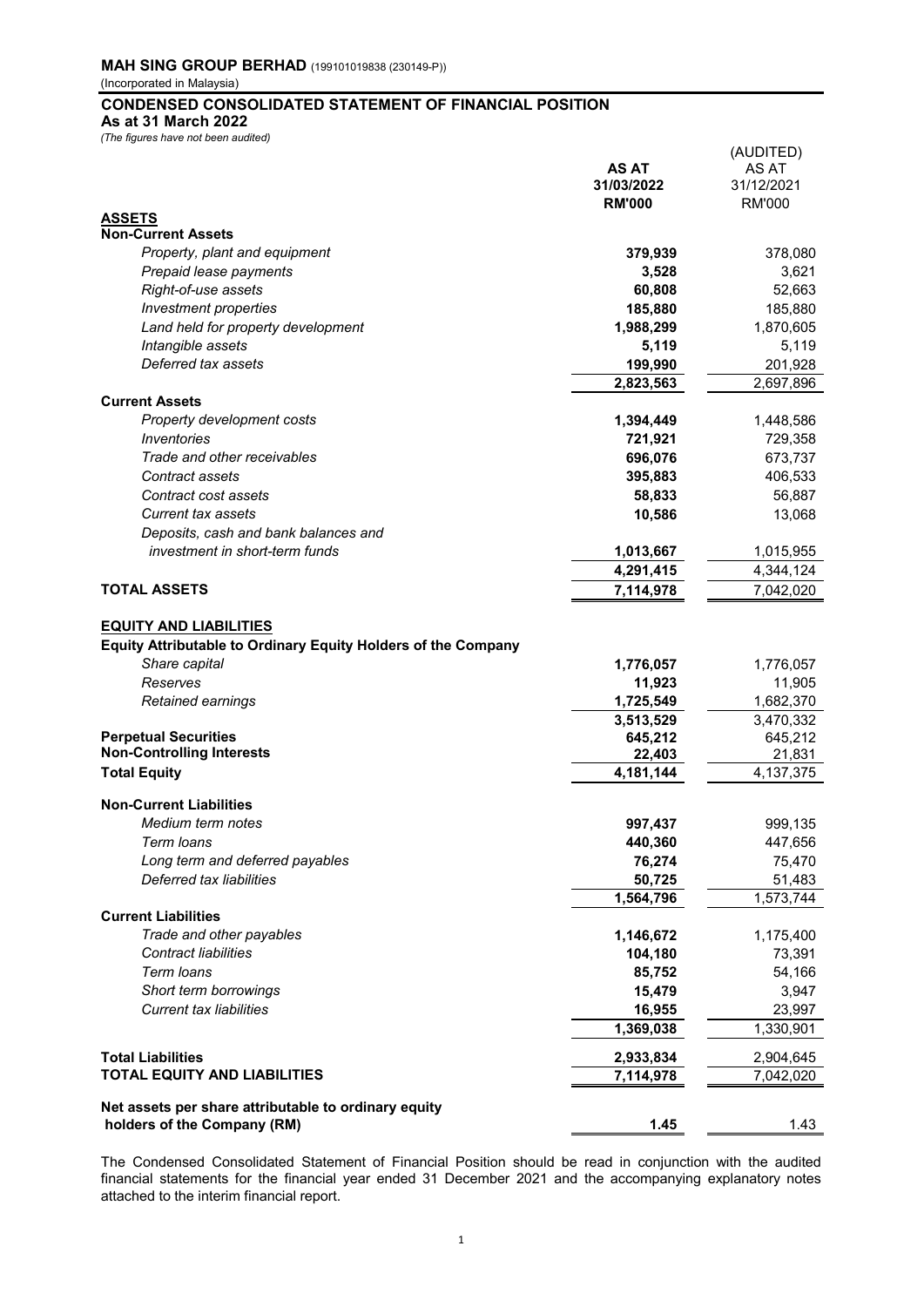## **CONDENSED CONSOLIDATED STATEMENT OF PROFIT OR LOSS For the financial period ended 31 March 2022**

*(The figures have not been audited)*

|                                                | 3 months ended              |                             | <b>Period ended</b>         |                             |
|------------------------------------------------|-----------------------------|-----------------------------|-----------------------------|-----------------------------|
|                                                | 31/03/2022<br><b>RM'000</b> | 31/03/2021<br><b>RM'000</b> | 31/03/2022<br><b>RM'000</b> | 31/03/2021<br><b>RM'000</b> |
| Revenue                                        | 433,228                     | 413,316                     | 433,228                     | 413,316                     |
| Cost of sales                                  | (312, 394)                  | (297, 364)                  | (312, 394)                  | (297,364)                   |
| <b>Gross profit</b>                            | 120,834                     | 115,952                     | 120,834                     | 115,952                     |
| Other income<br>Selling and marketing expenses | 6,781<br>(14, 690)          | 5,761<br>(14, 271)          | 6,781<br>(14, 690)          | 5,761<br>(14, 271)          |
| Administrative and other expenses              | (43, 499)                   | (40, 177)                   | (43, 499)                   | (40, 177)                   |
| <b>Results from operating activities</b>       | 69,426                      | 67,265                      | 69,426                      | 67,265                      |
| Finance income                                 | 488                         | 572                         | 488                         | 572                         |
| Finance costs                                  | (13, 872)                   | (11, 677)                   | (13, 872)                   | (11, 677)                   |
| <b>Net finance costs</b>                       | (13, 384)                   | (11, 105)                   | (13, 384)                   | (11, 105)                   |
| Profit before tax                              | 56,042                      | 56,160                      | 56,042                      | 56,160                      |
| Income tax expense                             | (12, 304)                   | (12, 258)                   | (12, 304)                   | (12, 258)                   |
| Profit for the period                          | 43,738                      | 43,902                      | 43,738                      | 43,902                      |
| Profit attributable to:                        |                             |                             |                             |                             |
| Equity holders of the Company                  | 43,179                      | 40,281                      | 43,179                      | 40,281                      |
| Non-controlling interests                      | 559                         | 3,621                       | 559                         | 3,621                       |
|                                                | 43,738                      | 43,902                      | 43,738                      | 43,902                      |

Earnings per share attributable to ordinary equity holders of the Company:

| - Basic (sen)   | Note $B13(a)$ | 1.78 | 1.66 | 1.78 | $^{\circ}.66$ |
|-----------------|---------------|------|------|------|---------------|
| - Diluted (sen) | Note B13(b)   | 1.78 | 1.65 | 1.78 | 1.65          |

The Condensed Consolidated Statement of Profit or Loss should be read in conjunction with the audited financial statements for the financial year ended 31 December 2021 and the accompanying explanatory notes attached to the interim financial report.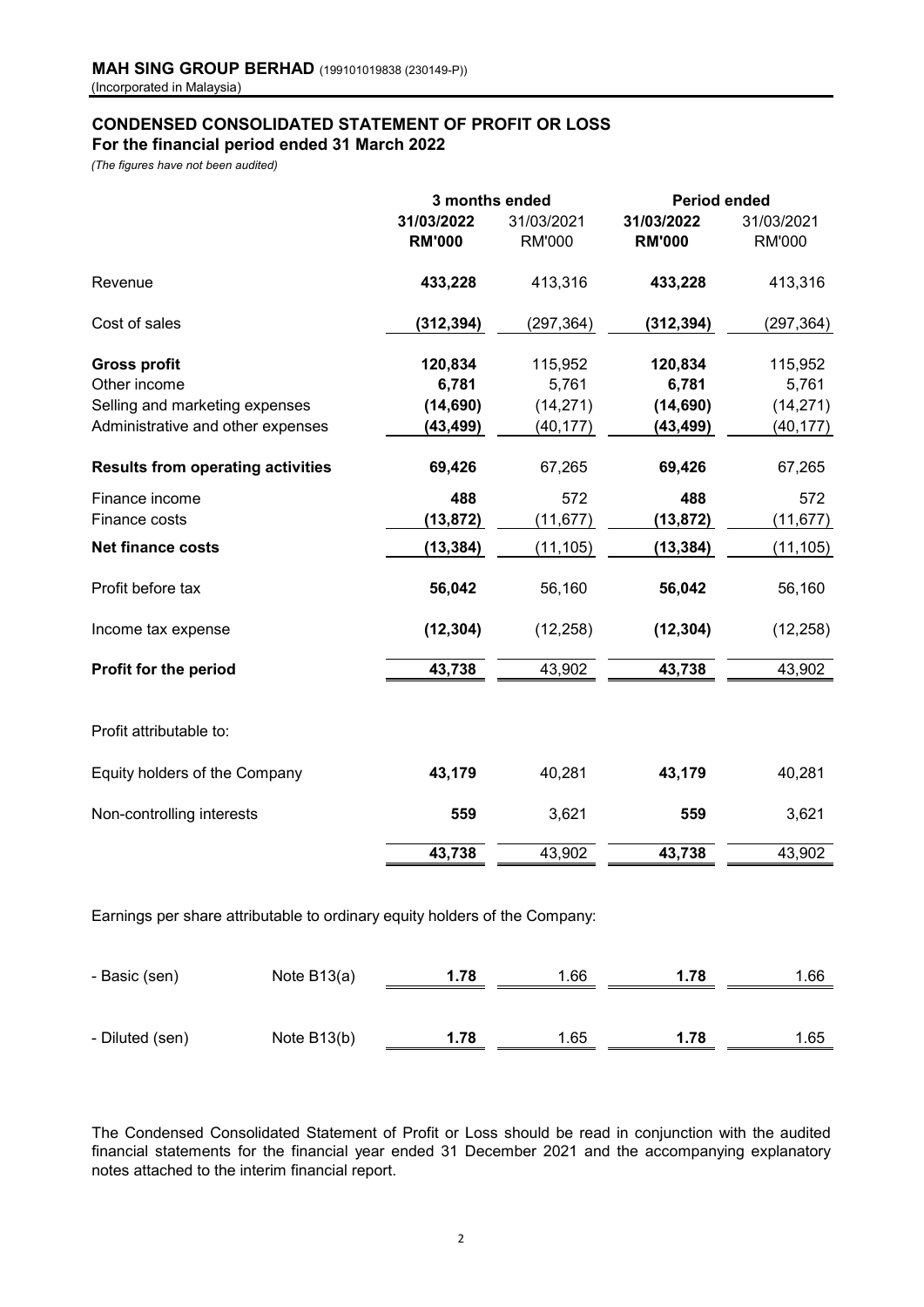## **CONDENSED CONSOLIDATED STATEMENT OF OTHER COMPREHENSIVE INCOME For the financial period ended 31 March 2022**

*(The figures have not been audited)*

|                                                                                                             | 3 months ended              |                             | <b>Period ended</b>         |                             |
|-------------------------------------------------------------------------------------------------------------|-----------------------------|-----------------------------|-----------------------------|-----------------------------|
|                                                                                                             | 31/03/2022<br><b>RM'000</b> | 31/03/2021<br><b>RM'000</b> | 31/03/2022<br><b>RM'000</b> | 31/03/2021<br><b>RM'000</b> |
| Profit for the period                                                                                       | 43,738                      | 43,902                      | 43,738                      | 43,902                      |
| Other comprehensive income/(loss)                                                                           |                             |                             |                             |                             |
| Item that may be reclassified subsequently<br>to profit or loss:<br>Foreign currency translation difference |                             |                             |                             |                             |
| for foreign operations                                                                                      | 31                          | (45)                        | 31                          | (45)                        |
| Other comprehensive income/(loss) for the period                                                            | 31                          | (45)                        | 31                          | (45)                        |
| Total comprehensive income for the period                                                                   | 43,769                      | 43,857                      | 43,769                      | 43,857                      |
| Total comprehensive income attributable to:                                                                 |                             |                             |                             |                             |
| Equity holders of the Company                                                                               | 43,197                      | 40,249                      | 43,197                      | 40,249                      |
| Non-controlling interests                                                                                   | 572                         | 3,608                       | 572                         | 3,608                       |
|                                                                                                             | 43,769                      | 43,857                      | 43,769                      | 43,857                      |

The Condensed Consolidated Statement of Other Comprehensive Income should be read in conjunction with the audited financial statements for the financial year ended 31 December 2021 and the accompanying explanatory notes attached to the interim financial report.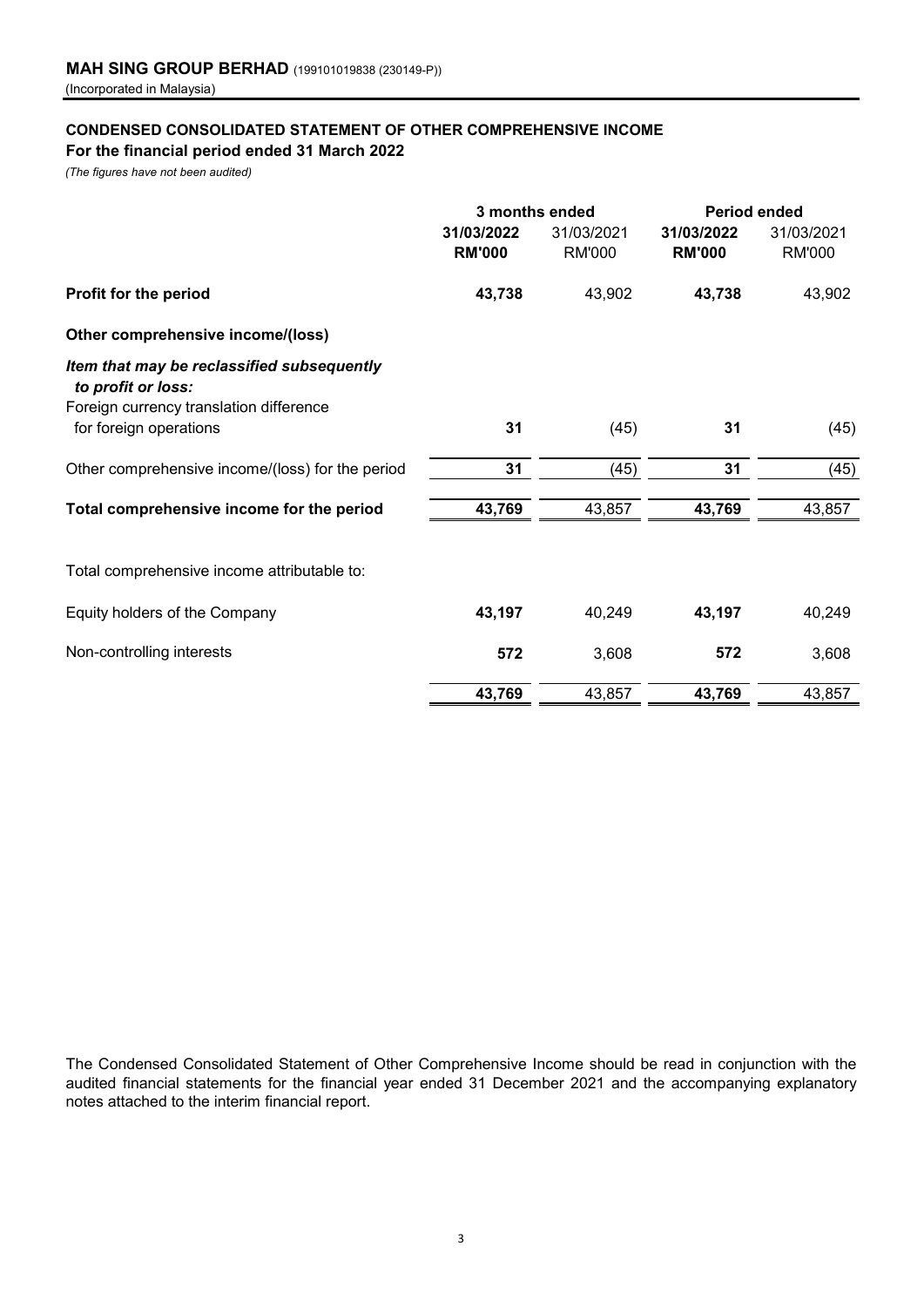## **CONDENSED CONSOLIDATED STATEMENT OF CHANGES IN EQUITY**

## **For the financial period ended 31 March 2022**

*(The figures have not been audited)*

|                                                                     |                                          |                                                            | Attributable to ordinary equity holders of the Company                                      |                                              |                        |                                                        |                                                   |                                         |
|---------------------------------------------------------------------|------------------------------------------|------------------------------------------------------------|---------------------------------------------------------------------------------------------|----------------------------------------------|------------------------|--------------------------------------------------------|---------------------------------------------------|-----------------------------------------|
|                                                                     |                                          |                                                            | Non-distributable                                                                           | <b>Distributable</b>                         |                        |                                                        |                                                   |                                         |
| 3 months ended 31 March 2022                                        | <b>Share</b><br>capital<br><b>RM'000</b> | <b>Exchange</b><br>fluctuation<br>reserve<br><b>RM'000</b> | <b>Equity</b><br><b>Component of</b><br><b>Convertible</b><br><b>Sukuk</b><br><b>RM'000</b> | <b>Retained</b><br>earnings<br><b>RM'000</b> | Total<br><b>RM'000</b> | <b>Perpetual</b><br><b>Securities</b><br><b>RM'000</b> | Non-<br>controlling<br>interests<br><b>RM'000</b> | Total<br><b>Equity</b><br><b>RM'000</b> |
| <b>Balance at 1/1/2022</b><br>Amount recognised directly in equity: | 1,776,057                                | 6,151                                                      | 5,754                                                                                       | 1,682,370                                    | 3,470,332              | 645,212                                                | 21,831                                            | 4, 137, 375                             |
| Profit for the financial period                                     |                                          | ÷                                                          | $\blacksquare$                                                                              | 43,179                                       | 43,179                 |                                                        | 559                                               | 43,738                                  |
| Other comprehensive income                                          |                                          | 18                                                         | $\blacksquare$                                                                              |                                              | 18                     | $\blacksquare$                                         | 13                                                | 31                                      |
| Total comprehensive income for the period                           |                                          | 18                                                         | $\blacksquare$                                                                              | 43,179                                       | 43,197                 |                                                        | 572                                               | 43,769                                  |
| <b>Balance at 31/03/2022</b>                                        | 1,776,057                                | 6,169                                                      | 5,754                                                                                       | 1,725,549                                    | 3,513,529              | 645,212                                                | 22,403                                            | 4,181,144                               |
| 3 months ended 31 March 2021                                        |                                          |                                                            |                                                                                             |                                              |                        |                                                        |                                                   |                                         |
| Balance at 1/1/2021<br>Amount recognised directly in equity:        | 1,776,057                                | 6,016                                                      | 5,754                                                                                       | 1,616,830                                    | 3,404,657              | 789,388                                                | 10,346                                            | 4,204,391                               |
| Profit for the financial period                                     |                                          |                                                            | ٠                                                                                           | 40,281                                       | 40,281                 | $\blacksquare$                                         | 3,621                                             | 43,902                                  |
| Other comprehensive loss                                            |                                          | (32)                                                       |                                                                                             |                                              | (32)                   |                                                        | (13)                                              | (45)                                    |
| Total comprehensive (loss)/income for the period                    |                                          | (32)                                                       | ٠                                                                                           | 40,281                                       | 40,249                 | $\blacksquare$                                         | 3,608                                             | 43,857                                  |
| Balance at 31/03/2021                                               | 1,776,057                                | 5,984                                                      | 5,754                                                                                       | 1,657,111                                    | 3,444,906              | 789,388                                                | 13,954                                            | 4,248,248                               |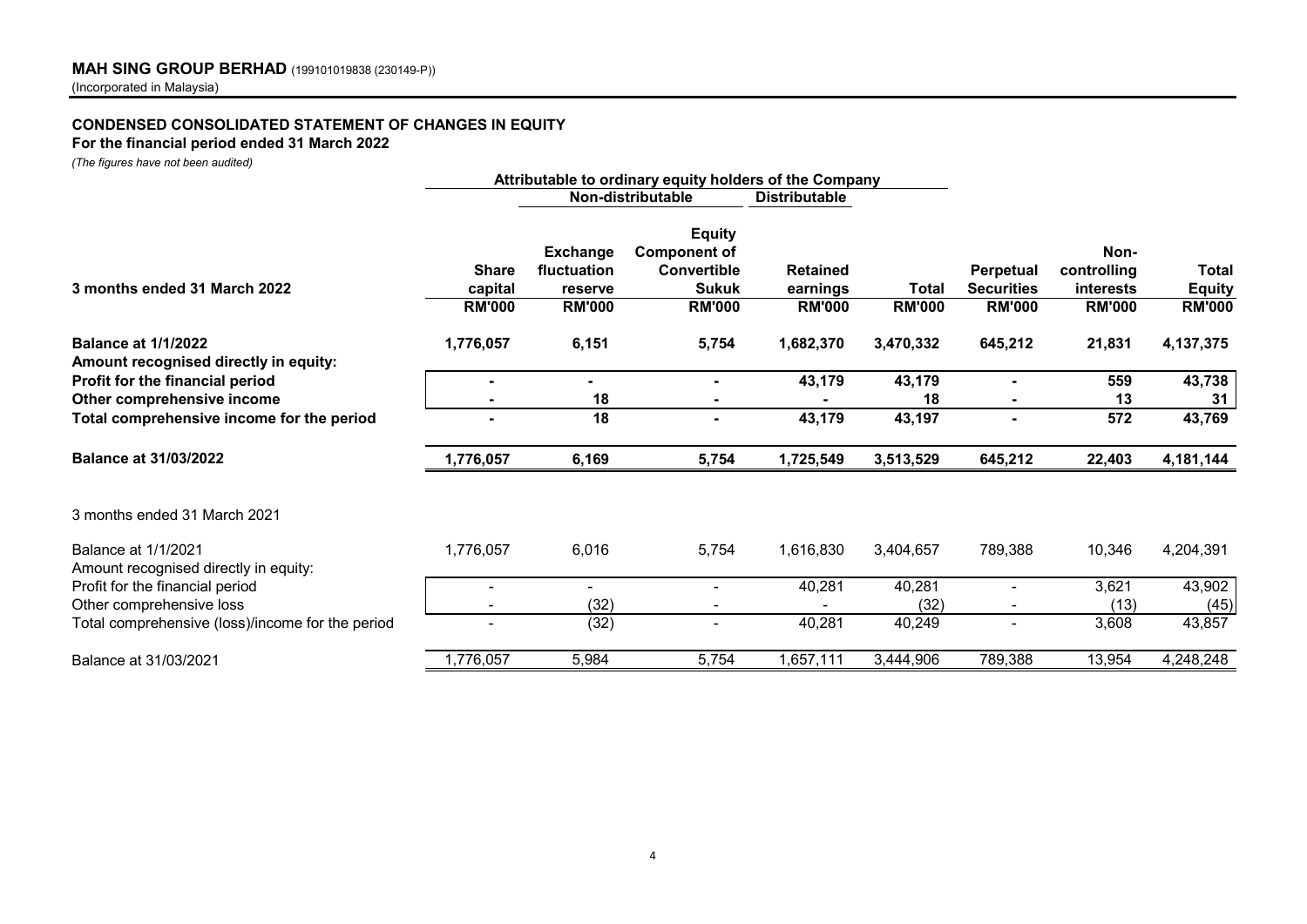## **CONDENSED CONSOLIDATED STATEMENT OF CASH FLOWS For the financial period ended 31 March 2022**

*(The figures have not been audited)*

|                                                                         | 3 months      | 3 months      |
|-------------------------------------------------------------------------|---------------|---------------|
|                                                                         | ended         | ended         |
|                                                                         | 31/03/2022    | 31/03/2021    |
| <b>Operating Activities</b>                                             | <b>RM'000</b> | <b>RM'000</b> |
| Profit before tax                                                       | 56,042        | 56,160        |
| Adjustments for:                                                        |               |               |
| Non-cash items                                                          | 10,297        | 8,230         |
| Non-operating items                                                     | 13,278        | 9,251         |
| Operating profit before changes in working capital                      | 79,617        | 73,641        |
| Net change in property development costs                                | 47,707        | 44,533        |
| Net change in inventories                                               | 13,557        | 5,701         |
| Net change in receivables                                               | (33, 194)     | 52,290        |
| Net change in contract assets                                           | 10,649        | (54, 713)     |
| Net change in contract cost assets                                      | (1,946)       | (5,617)       |
| Net change in payables                                                  | (109, 919)    | (129, 846)    |
| Net change in contract liabilities                                      | 30,789        | (27, 373)     |
| Cash generated from/(used in) operations                                | 37,260        | (41, 384)     |
| Interest received                                                       | 1,041         | 2,847         |
| Finance cost paid                                                       | (4, 872)      | (5,682)       |
| Net tax paid                                                            | (15,685)      | (20,009)      |
| Net cash generated from/(used in) operating activities                  | 17,744        | (64, 228)     |
| <b>Investing Activities</b>                                             |               |               |
| Additions to property, plant and equipment                              | (12, 737)     | (62, 125)     |
| Additions to land held for property development                         | (20, 230)     | (112, 936)    |
| Payment of balance consideration on acquisition of subsidiary companies | (7, 500)      |               |
| Proceeds from disposal of property, plant and equipment                 |               | 89            |
| Net cash used in investing activities                                   | (40, 467)     | (174, 972)    |
| <b>Financing Activities</b>                                             |               |               |
| Net proceeds of borrowings                                              | 35,559        | 2,036         |
| Payment of Medium Term Notes interest                                   | (13, 014)     | (13, 014)     |
| Repayment of lease liabilities                                          | (2, 177)      | (4, 218)      |
| Withdrawal of deposits with licensed banks pledged                      |               |               |
| as collateral/Escrow Account/Sinking Fund Account/Project Account/      |               |               |
| Trustees' Reimbursement Account/Security and Principal Account/         |               |               |
| <b>Finance Service Reserve Account</b>                                  | 459,630       | 1,631         |
| Net cash generated from/(used in) financing activities                  | 479,998       | (13, 565)     |
| Net changes in cash and cash equivalents                                | 457,275       | (252, 765)    |
| Effect of exchange rate changes                                         | 130           | 52            |
| Cash and cash equivalents at beginning of the financial period          | 512,090       | 1,106,968     |
| Cash and cash equivalents at end of the financial period                | 969,495       | 854,255       |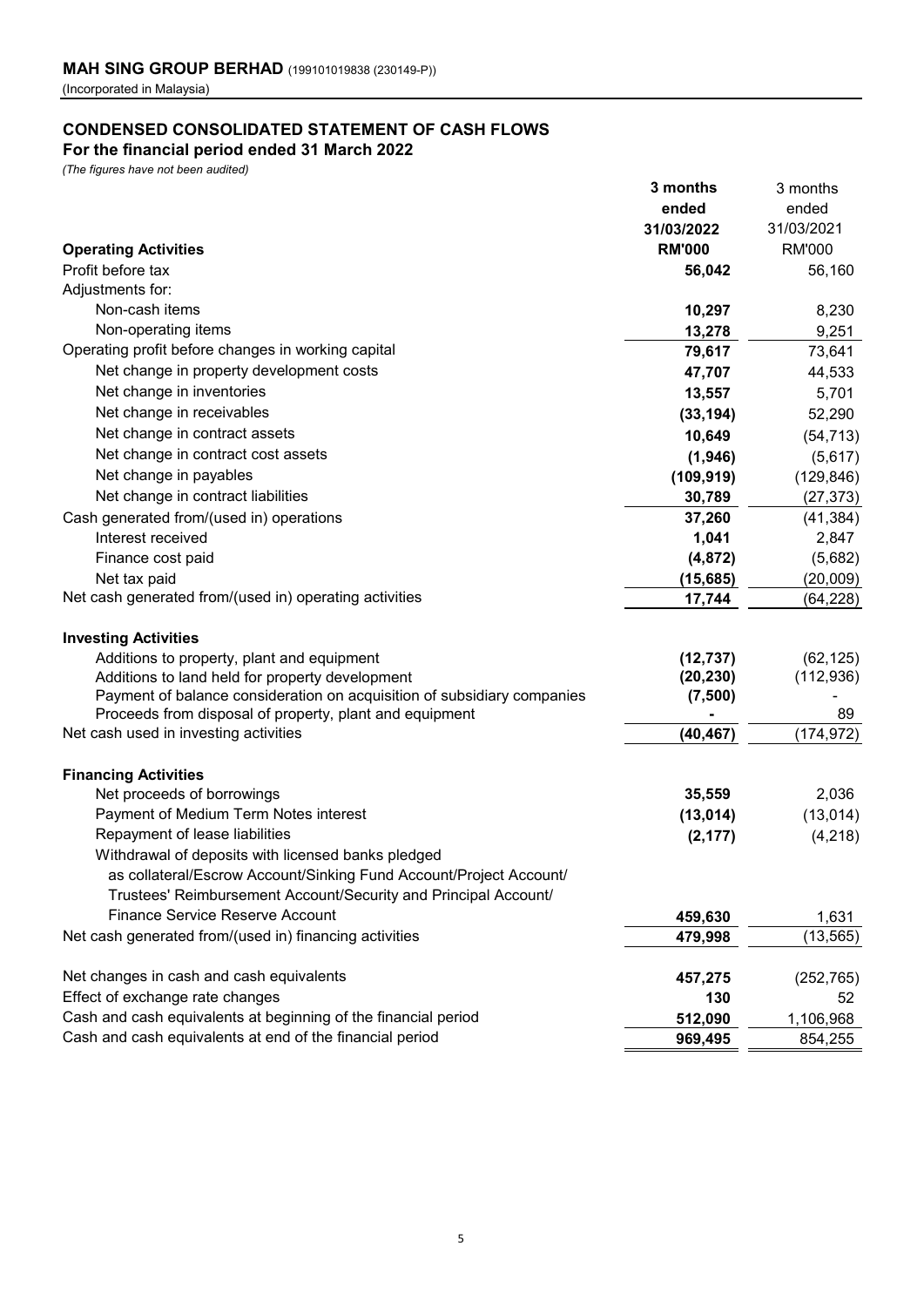### **CONDENSED CONSOLIDATED STATEMENT OF CASH FLOWS For the financial period ended 31 March 2022 (continued)**

*(The figures have not been audited)*

Cash and cash equivalents at the end of the financial period comprise the followings:

|                                                   | 3 months<br>ended | 3 months<br>ended |
|---------------------------------------------------|-------------------|-------------------|
|                                                   | 31/03/2022        | 31/03/2021        |
|                                                   | <b>RM'000</b>     | <b>RM'000</b>     |
| Investment in short-term funds                    | 95,703            | 541,677           |
| Cash and bank balances                            | 507,230           | 337,622           |
| Deposits with licensed banks                      | 410,734           | 21,939            |
| <b>Bank overdrafts</b>                            | (672)             |                   |
|                                                   | 1,012,995         | 901,238           |
| Less: Deposits in Sinking Fund Account            | (207)             |                   |
| Less: Deposits in Escrow Account                  | (10)              | (17,033)          |
| Less: Deposits in Project Account                 | (2,638)           | (321)             |
| Less: Deposits in Security and Principal Account  | (32, 866)         | (20,066)          |
| Less: Deposits in Finance Service Reserve Account | (4, 962)          | (756)             |
| Less: Deposits pledged as collateral              | (2,754)           | (8, 745)          |
| Less: Trustees' Reimbursement Account             | (63)              | (62)              |
|                                                   | 969,495           | 854,255           |

The Condensed Consolidated Statement of Cash Flows should be read in conjunction with the audited financial statements for the financial year ended 31 December 2021 and the accompanying explanatory notes attached to the interim financial report.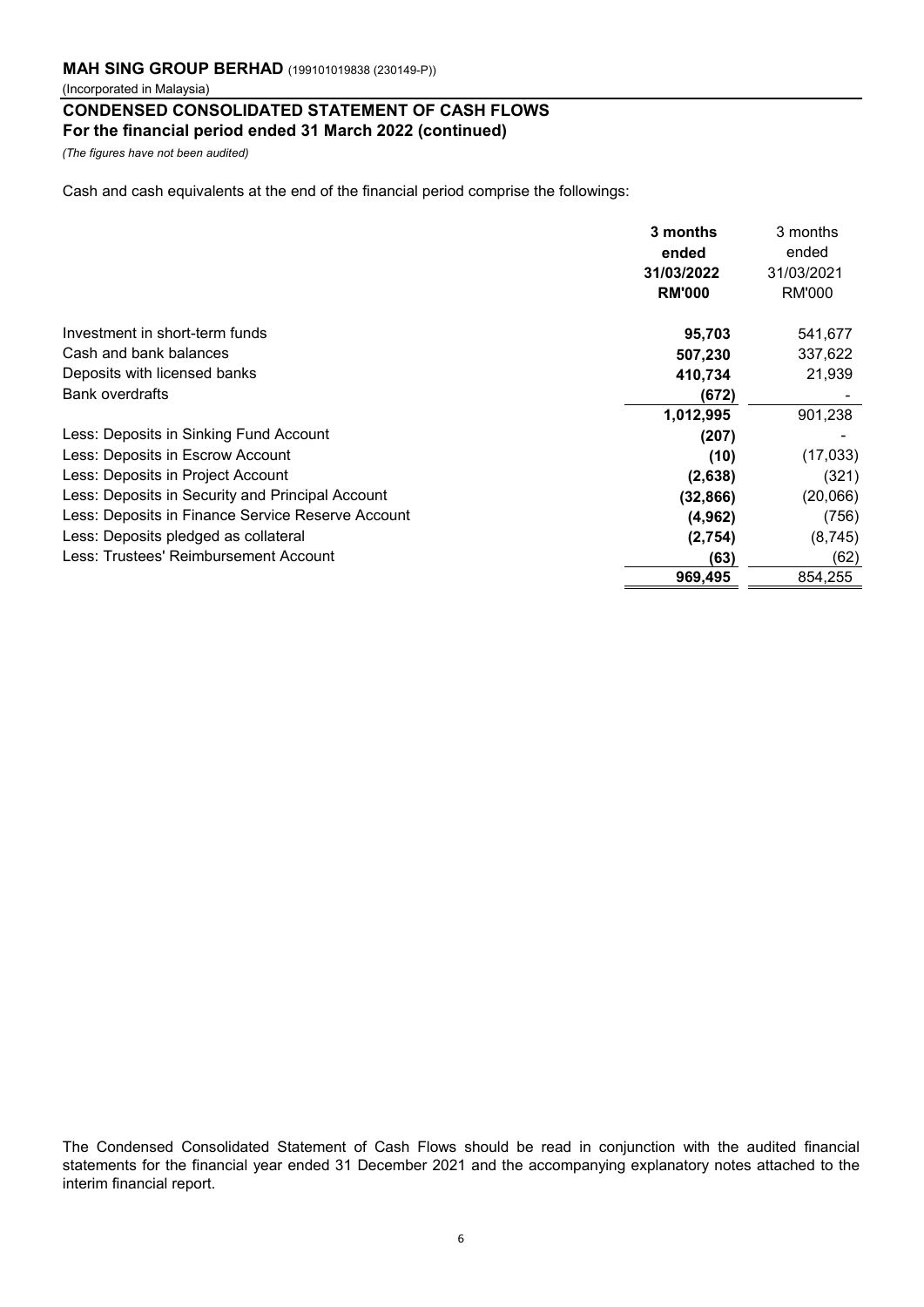### **A Explanatory notes**

### **A1 Basis of preparation**

The interim financial report has been prepared in accordance with Malaysian Financial Reporting Standard ("MFRS") 134 *Interim Financial Reporting* and with International Accounting Standard 14 *Interim Financial Reporting* and applicable disclosure provisions of the Listing Requirements of Bursa Malaysia Securities Berhad ("Bursa Securities").

The interim financial report should be read in conjunction with the Group's audited financial statements for the financial year ended 31 December 2021. The explanatory notes attached to the interim financial report provide an explanation of events and transactions that are significant to an understanding of the changes in the financial position and performance of the Group since the financial year ended 31 December 2021.

The significant accounting policies and methods of computation adopted for the interim financial report are consistent with those adopted for the audited financial statements for the financial year ended 31 December 2021 save for the adoption of the following:

Amendments to: MFRS 3 Reference to the Conceptual Framework<br>MFRS 116 **Reference To Property** Plant and Equipment - Proceed MFRS 116 **Property, Plant and Equipment - Proceeds before Intended Use**<br>MFRS 137 **Derous Contracts - Cost of Fulfilling a Contract** Onerous Contracts - Cost of Fulfilling a Contract Annual improvement to MFRS Standards 2018 - 2020

The adoption of the above amendments to MFRSs does not have any material impact on the financial statements of the Group.

#### **A2 Seasonal or cyclical factors**

The operations of the Group were not significantly affected by any seasonal or cyclical factors during the financial period under review.

#### **A3 Unusual items affecting assets, liabilities, equity, net income or cash flows**

There were no unusual items affecting the assets, liabilities, equity, net income or cash flows of the Group for the financial period under review.

#### **A4 Changes in estimates**

There were no material change in estimates for the financial period under review.

#### **A5 Debt and equity securities**

There were no issuance and repayment of debt and equity securities, share buybacks, share cancellations, share held as treasury shares and resale of treasury shares during the financial period under review.

#### **A6 Dividends paid**

No dividend was paid in current financial period under review.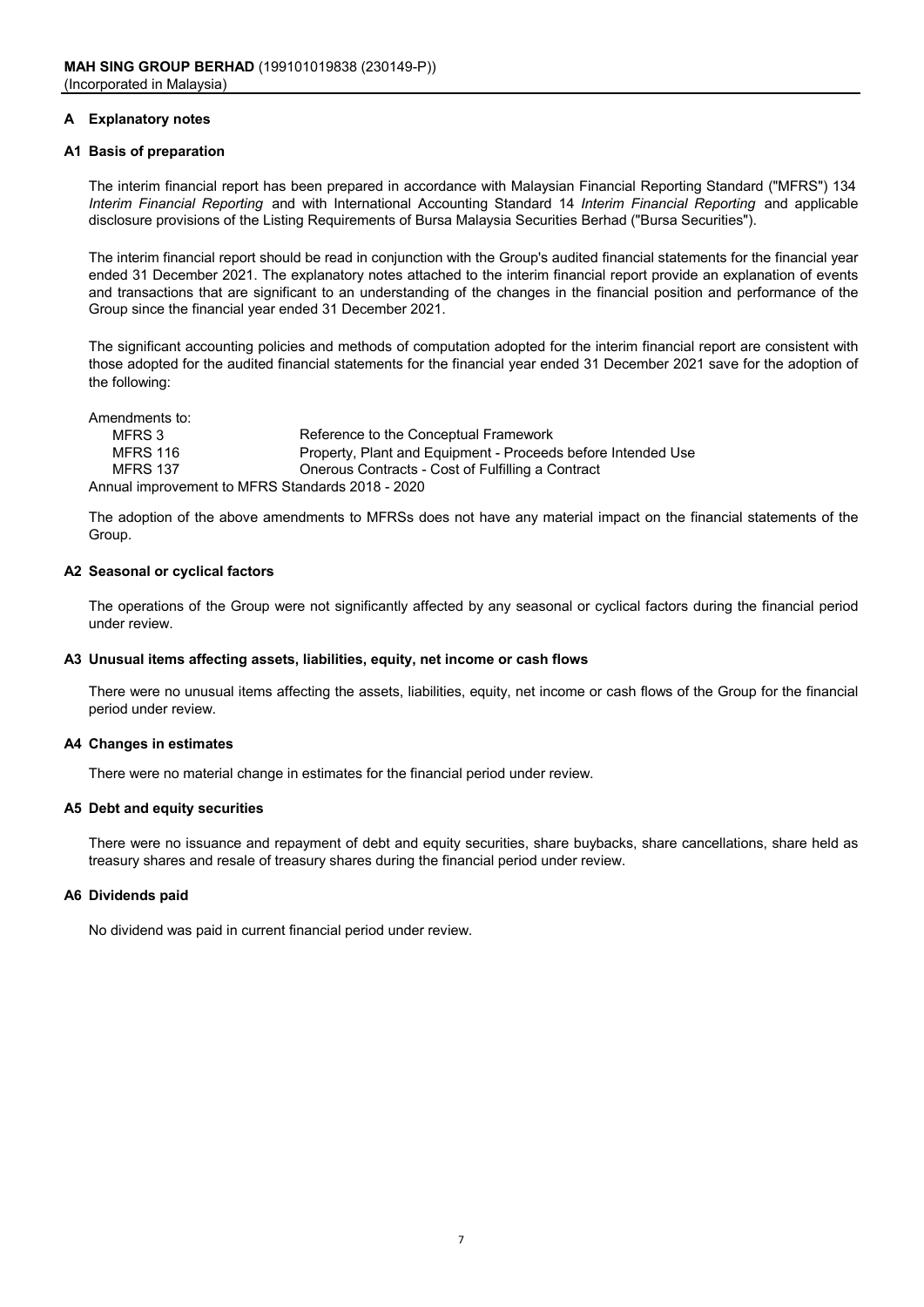## **A7 Segment reporting**

## **Period ended 31 March 2022**

|                                             | <b>Property</b><br><b>RM'000</b> | Manufacturing<br><b>RM'000</b> | Investment<br><b>Holding</b><br>& Others<br><b>RM'000</b> | <b>Elimination</b><br><b>RM'000</b> | <b>Consolidated</b><br><b>RM'000</b> |
|---------------------------------------------|----------------------------------|--------------------------------|-----------------------------------------------------------|-------------------------------------|--------------------------------------|
| <b>REVENUE</b>                              |                                  |                                |                                                           |                                     |                                      |
| <b>External revenue</b>                     | 319,295                          | 107,645                        | 6,288                                                     |                                     | 433,228                              |
| Inter-segment                               |                                  |                                | 33,891                                                    | (33, 891)                           |                                      |
|                                             | 319,295                          | 107,645                        | 40,179                                                    | (33, 891)                           | 433,228                              |
| <b>RESULTS</b>                              |                                  |                                |                                                           |                                     |                                      |
| <b>Operating profit/(loss)</b>              | 74,468                           | (7, 765)                       | 2,723                                                     |                                     | 69,426                               |
| Interest income                             |                                  |                                |                                                           |                                     | 488                                  |
| <b>Finance costs</b>                        |                                  |                                |                                                           |                                     | (13, 872)                            |
| Profit before tax                           |                                  |                                |                                                           |                                     | 56,042                               |
| Income tax expense<br>Profit for the period |                                  |                                |                                                           |                                     | (12, 304)<br>43,738                  |
|                                             |                                  |                                |                                                           |                                     |                                      |
| Period ended 31 March 2021                  |                                  |                                |                                                           |                                     |                                      |
|                                             |                                  |                                | Investment<br>Holding                                     |                                     |                                      |
|                                             | Property                         | Manufacturing                  | & Others                                                  | Elimination                         | Consolidated                         |
|                                             | <b>RM'000</b>                    | <b>RM'000</b>                  | <b>RM'000</b>                                             | <b>RM'000</b>                       | <b>RM'000</b>                        |
| <b>REVENUE</b>                              |                                  |                                |                                                           |                                     |                                      |
| <b>External revenue</b>                     | 311,002                          | 91,252                         | 11,062                                                    |                                     | 413,316                              |
| Inter-segment                               |                                  |                                | 275,600                                                   | (275, 600)                          |                                      |
|                                             | 311,002                          | 91,252                         | 286,662                                                   | (275, 600)                          | 413,316                              |
| <b>RESULTS</b>                              |                                  |                                |                                                           |                                     |                                      |
| Operating profit                            | 60,998                           | 2,970                          | 3,297                                                     |                                     | 67,265                               |
| Interest income                             |                                  |                                |                                                           |                                     | 572                                  |

| Interest income       | 572      |
|-----------------------|----------|
| Finance costs         | (11.677) |
| Profit before tax     | 56.160   |
| Income tax expense    | (12,258) |
| Profit for the period | 43.902   |

### **A8 Material subsequent events**

The Company had on its first call date of 4 April 2022 made a redemption of its RM650 million in nominal value of unrated Senior Perpetual Securities in full, under the Perpetual Securities Programme of up to RM1.0 billion in nominal value.

Save for the above and as disclosed in B6, there were no material events subsequent to the reporting date up to 24 May 2022, being the latest practicable date which is not earlier than 7 days from the date of issuance of this Interim Financial Report.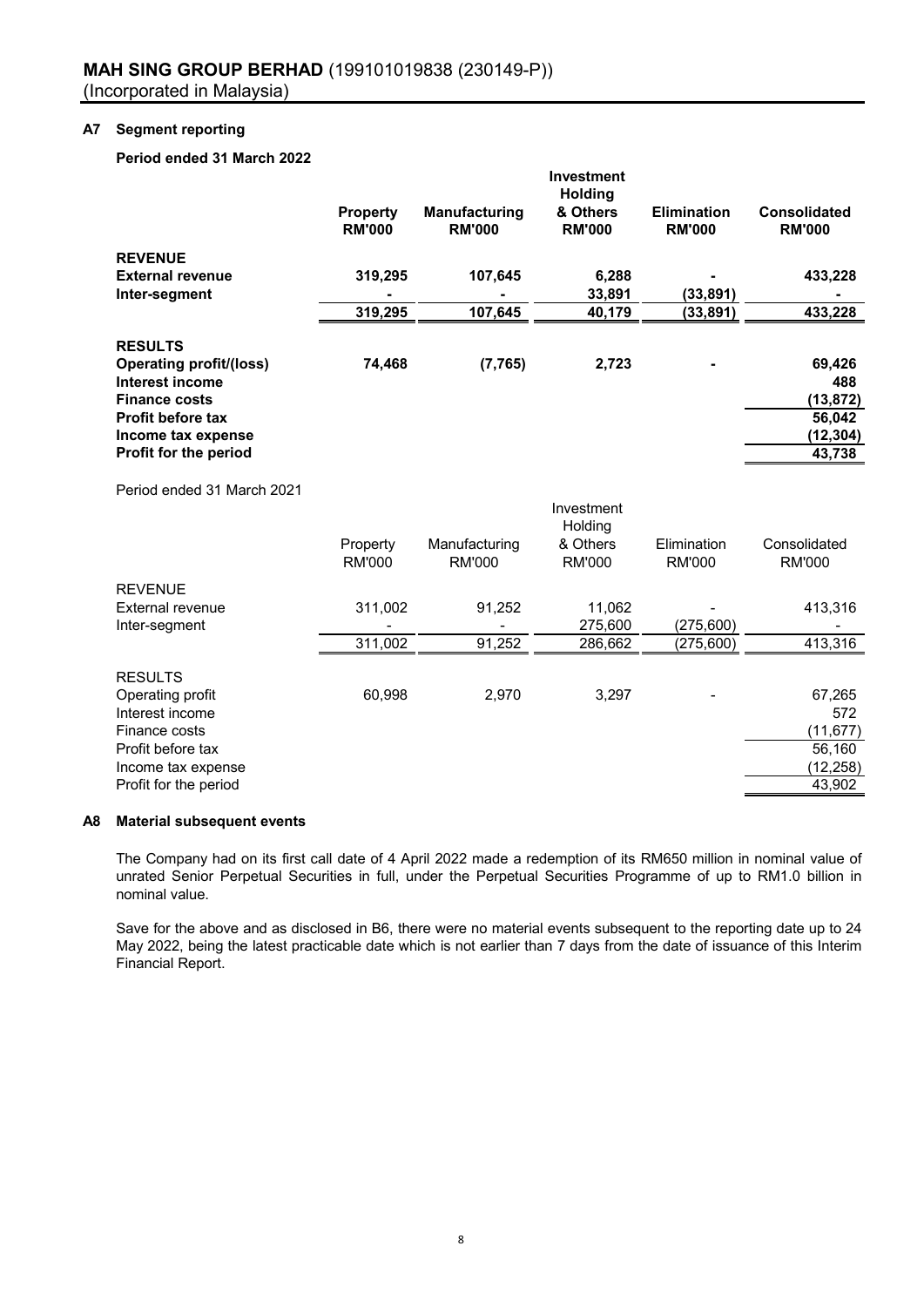#### **A9 Related party transactions**

|                                                                                                                                                                                             | 01/01/2022<br>to<br>31/03/2022<br><b>RM'000</b> |
|---------------------------------------------------------------------------------------------------------------------------------------------------------------------------------------------|-------------------------------------------------|
| Transactions with Directors of the Company and its subsidiary companies, and with companies<br>in which they have interests:                                                                |                                                 |
| Rental paid to a Company in which a Director of the Company has interest<br>$\mathbf{I}$<br>Maintenance services rendered by a company in which the Directors are family members of<br>(ii) | 384                                             |
| a Director of the Company                                                                                                                                                                   | 47                                              |
| Transactions with non-controlling interests:                                                                                                                                                |                                                 |
| Interest payable to non-controlling interests of subsidiary company<br>(i)                                                                                                                  |                                                 |

#### **A10 Changes in the composition of the Group**

There were no changes in the composition of the Group during the current financial period, including business combinations, acquisition or disposal of subsidiaries and long-term investments, restructuring, and discontinuing operations.

#### **A11 Changes in contingent liabilities or contingent assets**

There were no contingent assets. Contingent liabilities of the Group are as follows:

|                                                   | 31/03/2022    |
|---------------------------------------------------|---------------|
|                                                   | <b>RM'000</b> |
| Bank guarantees issued in favour of third parties | 163.120       |
|                                                   |               |

The Group has adopted the provisions of Paragraph 92 of MFRS 137 *Provisions, Contingent Liabilities and Contingent Assets* pursuant to the non-disclosure of the financial effect in relation to the litigation matters and these matters may include disputed liquidated ascertained damages and service charge rates.

The Group is relying on its solicitors view that the Group has good chance to succeed in the litigation proceedings and therefore no provisions have been made by the Group at this juncture.

#### **A12 Capital commitments**

|                                                              | 31/03/2022<br><b>RM'000</b> |
|--------------------------------------------------------------|-----------------------------|
| Commitment for acquisition of property, plant and equipment: |                             |
| Approved and contracted for                                  | 30.198                      |

**31/03/2022**

#### **A13 Operating lease commitments**

#### **As Lessor - for the lease of investment properties and commercial properties**

The Group lease out its investment properties and commercial properties under non-cancellable operating leases. The tenure of these leases ranges between 1 to 6 years with option to renew upon expiry except for certain commercial properties. Certain of the leases include contingent rental arrangements computed based on sales achieved by tenants.

The future minimum lease rental receivables under non-cancellable leases as at reporting date are as follow:-

|                       | 31/03/2022    |
|-----------------------|---------------|
|                       | <b>RM'000</b> |
| Less than one year    | 2,902         |
| One to three years    | 1,425         |
| More than three years | 17            |
|                       | 4.344         |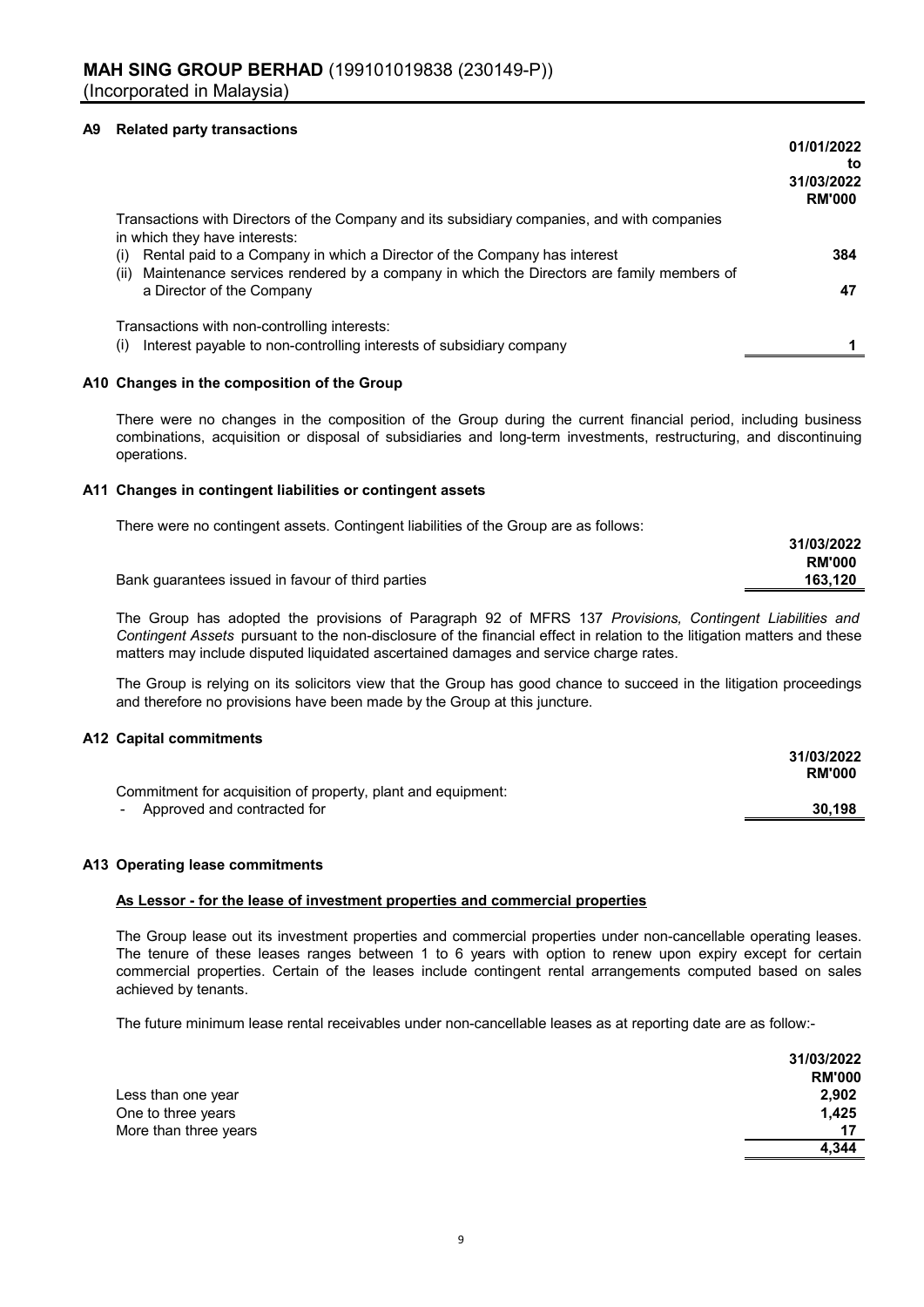#### **B Explanatory notes pursuant to Appendix 9B of the Listing Requirements of Bursa Malaysia Securities Berhad**

#### **B1 Review of Group performance**

For the first quarter ended 31 March 2022, the Group recorded profit before tax ("PBT") of RM56.0 million on the back of revenue of RM433.2 million as compared to RM56.2 million PBT and RM413.3 million revenue recorded in the preceding corresponding quarter.

The Group's balance sheet remains healthy with cash and bank balances and investment in short-term funds of approximately RM1.01 billion as at 31 March 2022.

The analysis of the performance for each operating segment for the current financial period are as follows:

#### **Property development**

For the period ended 31 March 2022, the property development segment recorded operating profit of RM74.5 million on the back of revenue of RM319.3 million, which were 22% and 3% respectively higher than the operating profit and revenue recorded a year ago. The higher revenue and operating profit are mainly driven by higher property sales and revenue recognition of property projects under construction coupled with the finalisation of construction costs for certain construction contracts.

The development projects that were the key earnings contributors include *M Vertica* in Cheras, *M Arisa* in Sentul, *M Luna* in Kepong, *M Aruna* in Rawang, *Meridin East* in Johor, *M Oscar* in Off Kuchai Lama, *M Adora* in Wangsa Melawati and *Southville City* in KL South. Other projects which also contributed include *Southbay City* and *Ferringhi Residence* in Penang, *Sierra Perdana* , *Meridin @ Medini* and *Mah Sing i-Parc* in Johor.

The Group achieved property sales of approximately RM450 million for the first quarter ended 31 March 2022.

#### **Manufacturing**

The manufacturing segment recorded revenue of RM107.6 million and operating loss of RM7.8 million in the current quarter compared to revenue of RM91.3 million and operating profit of RM3.0 million in the previous year corresponding period. Revenue increased mainly contributed by the continuous strong demand for plastic pallets and automotive parts, while glove sales also contributed to the increase in revenue. Operating loss of RM7.8 million mainly attributed to lower absorption of overhead costs at the initial phases of the glove plant's operation. Barring unforeseen circumstances, the Group expects plant efficiency and performance to improve as production ramps up.

#### **Investment holding & others**

Revenue for the investment holding and other segments comprise mainly interest income from the deposit of funds, revenue from trading of building materials and hotel operation.

#### **B2 Material change in quarterly results compared with the immediate preceding quarter**

|                           |               | 3 month ended |  |
|---------------------------|---------------|---------------|--|
|                           | 31/03/2022    | 31/12/2021    |  |
|                           | <b>RM'000</b> | <b>RM'000</b> |  |
| Revenue                   | 433.228       | 537.422       |  |
| Profit before tax ("PBT") | 56.042        | 52.877        |  |
|                           |               |               |  |

Current quarter revenue was lower compared to immediate preceding quarter that had a surge in revenue due to higher number of property completions. Despite lower revenue, the current quarter PBT of RM56 million was higher as compared to immediate preceding quarter of RM52.9 million due to the finalisation of construction costs for certain construction contracts.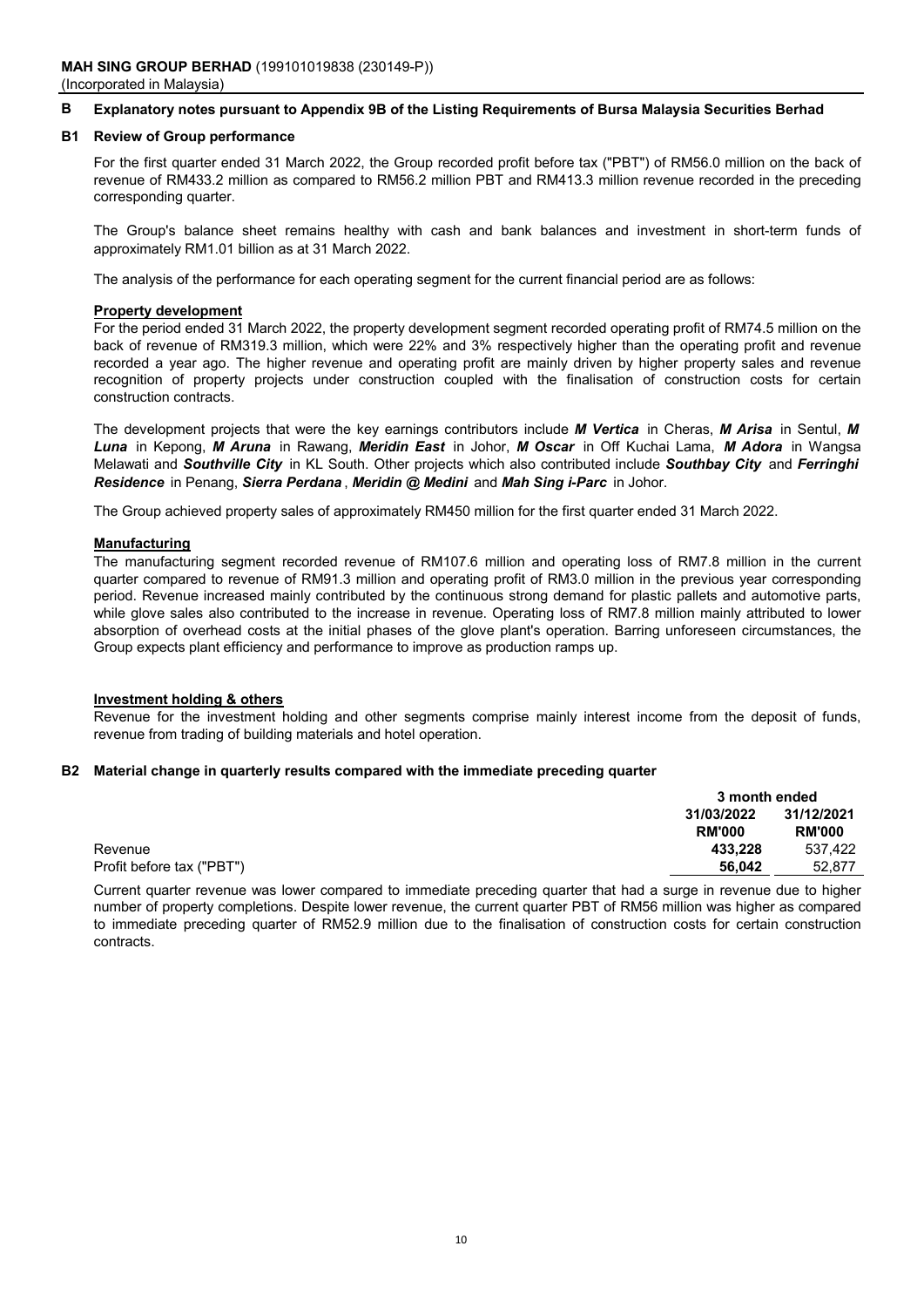#### **B3 Prospects for the current financial year**

The Group's projects continued to record a rebound in sales momentum as the reopening of the country's borders and the transition to the endemic phase spurred a recovery in economic activities. The Group has locked in RM450 million new property sales for the first quarter ended 31 March 2022. With more new launches planned in the second half of 2022 and 21 pipeline projects to support sales growth, the Group is well on track to achieve its 2022 sales target.

Following the recent success of Delphy link homes in M Aruna, Rawang (from RM583,000 per unit), which has since recorded a 95% take-up rate, the Group launched M Senyum double-storey link homes (from RM450,000 per unit) in Salak Tinggi, Sepang, in May 2022. The response was overwhelming, with a 100% take-up rate for the first phase comprising 262 units. Encouraged by the success of M-series landed link homes in suburban areas, the Group will continue to scout for similar lands to develop affordable homes, prioritizing lands that can generate returns with turnaround efficiency. In addition to Klang Valley, Johor and Penang, other locations on the Group's radar include highgrowth corridors of Seremban, Melaka, and Perak. Other upcoming launches of landed link homes include M Panora in Rawang and new phases of Meridin East in Johor Bahru. The Group had recently disposed of the Permatang Tinggi land in mainland Penang on 23 May 2022 to focus more on good take-up and shorter turnaround M-Series type of residential lands for development of affordable properties that are in line with market demand.

Within Kuala Lumpur city center, the M-series of affordable apartments have seen equally strong demand. These include M Centura (from RM328,000, 100% take-up) and M Arisa (from RM299,000, 87% take-up) in Sentul, M Vertica (from RM450,000, 81% take-up for the first 4 blocks) in Cheras, M Luna (from RM385,000, 94% take-up) in Kepong, M Adora (from RM468,000, 93% take-up) in Wangsa Melawati and M Oscar (from RM428,000, 88% take-up) in Off Kuchai Lama. The Group looks forward to the upcoming launch of M Astra (from RM399,000) in Setapak, and M Nova (from RM318,000) in Kepong to capture potential spillover demand from M Adora and M Luna. With an emphasis on attractive price points and practical design, complemented by engaging and impactful marketing campaigns, the Group will continue to strengthen its product leadership position in affordable homes targeting first-time homebuyers.

The market driven product-location strategy and continuous focus on execution have ensured that the Group demonstrates resilience, strength, and stability even under challenging market conditions. The planned vacant possession of more than 4,000 completed units this year is expected to boost liquidity, providing a strong cash buffer to support land banking activities. The Group has locked in near-term revenue visibility with unbilled sales amounting to RM2.03 billion as of 31 March 2022.

#### **B4 Profit forecast**

Not applicable as the Group has not issued profit forecast or profit guarantee in a public document.

#### **B5 Income tax expense**

|                                                     | 3 months ended              |                      | <b>Period ended</b>         |                             |
|-----------------------------------------------------|-----------------------------|----------------------|-----------------------------|-----------------------------|
|                                                     | 31/03/2022<br><b>RM'000</b> | 31/03/2021<br>RM'000 | 31/03/2022<br><b>RM'000</b> | 31/03/2021<br><b>RM'000</b> |
| Estimated income tax payable:                       |                             |                      |                             |                             |
| Current financial period                            | 11.170                      | 18.493               | 11.170                      | 18,493                      |
| (Over)/Under provision of income tax in prior years | (47)                        | 11                   | (47)                        | 11                          |
|                                                     | 11.123                      | 18.504               | 11.123                      | 18,504                      |
| Deferred tax                                        | 1,181                       | (6, 246)             | 1.181                       | (6,246)                     |
|                                                     | 12.304                      | 12.258               | 12.304                      | 12.258                      |
|                                                     |                             |                      |                             |                             |

The Group's effective tax rate for the current quarter was lower than the statutory tax rate of 24% mainly due to utilisation of previously unrecognised deferred tax assets.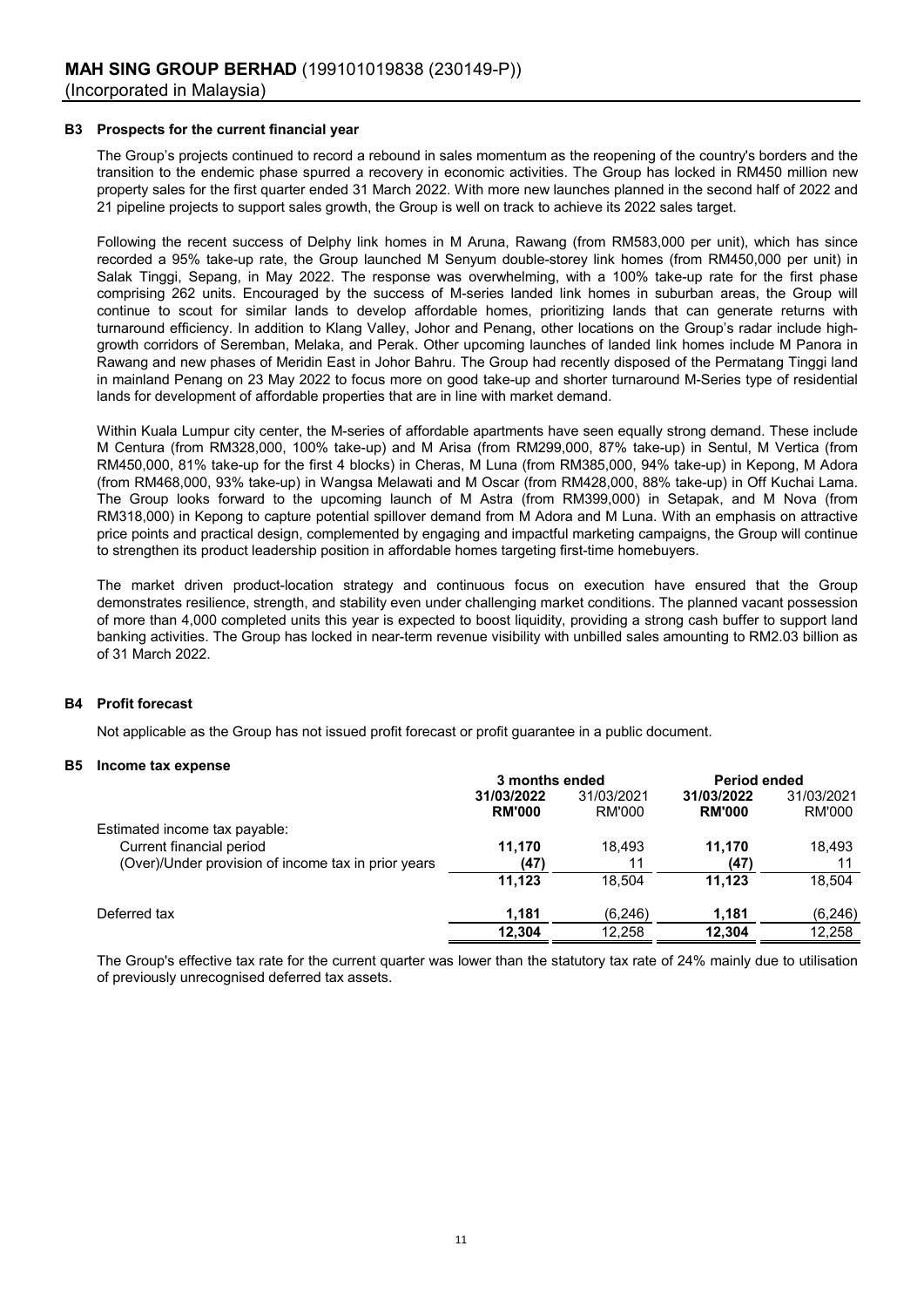#### **B6 Status of corporate proposals**

The following corporate proposals as announced by the Company have not been completed as at 24 May 2022 (being the latest practicable date which is not earlier than 7 days from the date of issuance of this Interim Financial Report):

a) On 5 July 2010, the Company's wholly-owned subsidiary, Grand Prestige Development Sdn Bhd ("**Grand Prestige**") entered into a Joint Venture Agreement ("**JVA**") with Medan Damai Sdn Bhd ("**Medan Damai**") for the joint development of a piece of residential land in Mukim Petaling, Daerah Petaling, Negeri Selangor Darul Ehsan with a total gross area of approximately 13.2 acres (net aggregate area of 7.59 acres) ("**Kinrara Land**"). Under the terms of the JVA, Medan Damai shall grant Grand Prestige the exclusive rights to continue with the sales and development of the Kinrara Land in return for an entitlement sum of RM35,403,863.85.

The JVA is pending fulfilment by Medan Damai of certain obligations pertaining to the development components.

b) On 26 March 2012, the Company's wholly-owned subsidiary, Capitol Avenue Development Sdn Bhd ("**Capitol Avenue**") entered into a Joint Development Agreement ("**JDA**") with Paduan Hebat Sdn Bhd ("**Paduan Hebat**") for the proposed joint development of a parcel of prime leasehold commercial land measuring approximately 4.26 acres in Kota Kinabalu, Negeri Sabah ("**KK Land**"). Under the terms of the JDA, Paduan Hebat agreed with Capitol Avenue to jointly develop the KK Land for an entitlement of RM39 million. RM25 million of the entitlement for the KK Land shall be satisfied by way of cash and the remaining balance shall be settled by way of conveyance of such number of unit(s) which shall be developed on the KK Land with total value equivalent to RM14 million or such other lesser sum as may be adjusted in accordance with the provisions of the JDA.

On 4 December 2012, all Paduan Hebat's obligations have been fully performed pursuant to the JDA. The development of KK Land has commenced in December 2013.

c) On 30 November 2021, the Company's wholly-owned subsidiary, Myvilla Development Sdn Bhd had entered into a conditional sale and purchase agreement ("**Agreement**") with Nation Holdings Sdn Bhd for the proposed acquisition of a parcel of vacant land in Mukim Batu, Daerah Kuala Lumpur, Negeri Wilayah Persekutuan Kuala Lumpur measuring approximately 8.09 acres for a total purchase consideration of RM95 million.

The Agreement had on 28 January 2022 become unconditional and completion of the SPA is pending the full settlement of the balance purchase consideration.

#### **B7 Group Borrowings and Debt Securities**

Total group borrowings and debt securities as at 31 March 2022 were as follows:

|                                                                       | <b>Short term</b>                  | Long term                  | Total                  |
|-----------------------------------------------------------------------|------------------------------------|----------------------------|------------------------|
| <b>Secured</b>                                                        | <b>RM'000</b>                      | <b>RM'000</b>              | <b>RM'000</b>          |
| Medium term notes                                                     | ۰                                  | 997,437                    | 997,437                |
| Term loans                                                            | 85,752                             | 440.360                    | 526,112                |
| Short term borrowings                                                 | 15,479                             |                            | 15,479                 |
| Hire purchase                                                         | 1.009                              | 743                        | 1,752                  |
|                                                                       | 102,240                            | 1,438,540                  | 1,540,780              |
| The currency profile of borrowings and debt securities is as follows: |                                    |                            |                        |
|                                                                       | <b>Short term</b><br><b>RM'000</b> | Long term<br><b>RM'000</b> | Total<br><b>RM'000</b> |

| Ringgit Malaysia  | 93.771  | 1.437.377 | 1,531,148 |
|-------------------|---------|-----------|-----------|
| Indonesian Rupiah | 8.469   | 1.163     | 9.632     |
|                   | 102.240 | 1.438.540 | 1,540,780 |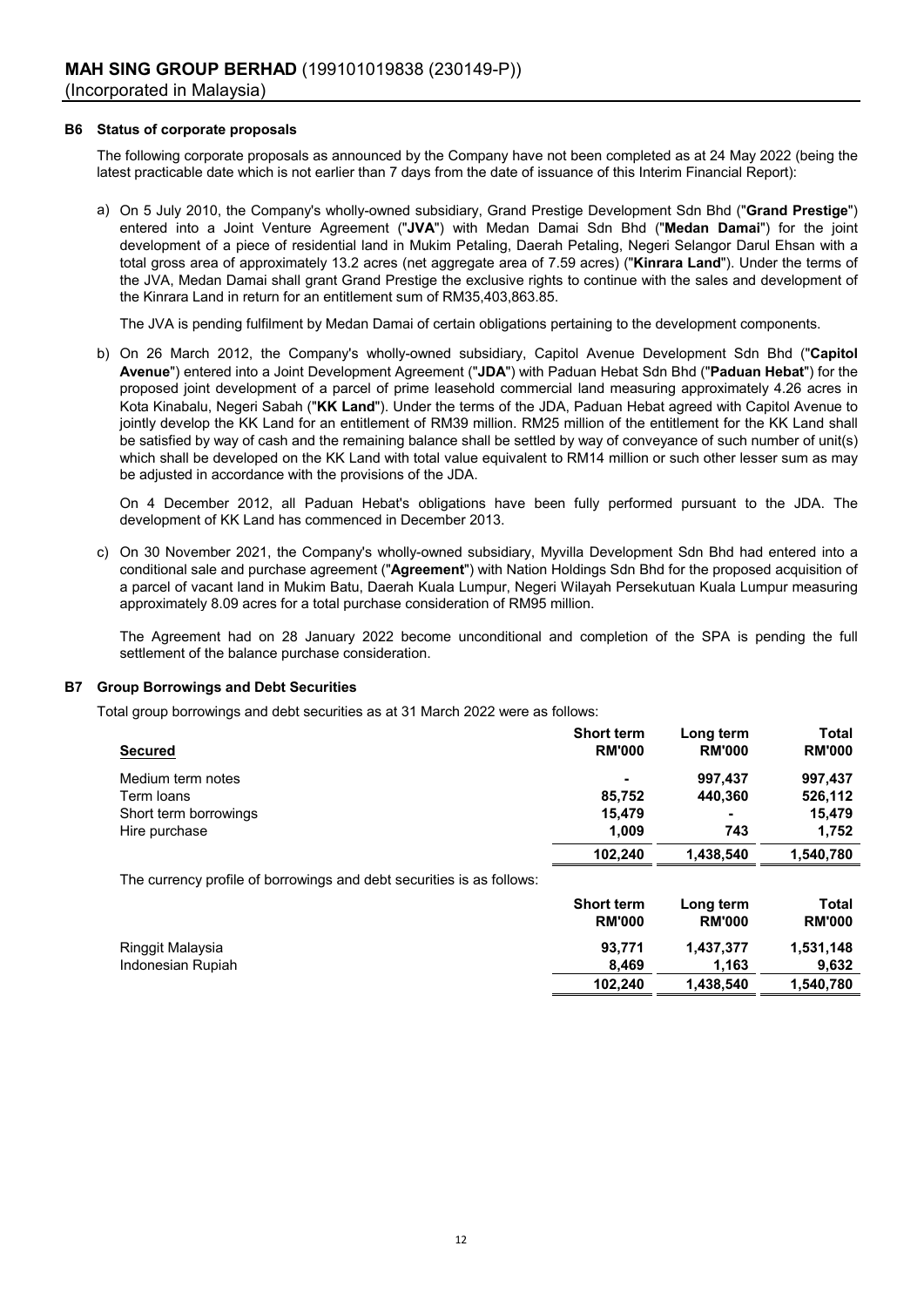#### **B8 Material litigation**

On 25 October 2019, the Company's wholly owned subsidiary, Elite Park Development Sdn Bhd ("**EPD**") had through its solicitors filed and served Statement of Claim against Zulhkiple Abu Bakar ("**ZAB**") claiming for the following as a result of a breach of the Consultancy Agreement dated 9 June 2015 ("**Consultancy Agreement**") entered between EPD and ZAB whereby ZAB was to provide amongst others, value engineering services to the original foundation and structural designs ("**Services**") for the buildings in the project erected on Lot 24673 (PT 2105), Bandar Kundang, Mukim Rawang, Daerah Gombak, Selangor ("**Development**"):

- (i) A total sum of damages of RM40,670,557.81 and/or alternatively for damages to be assessed; and
- (ii) Interest at the rate of 5% or any other rate as the Court deems fit and proper on the judgement sum calculated from the date of judgement until the date of final settlement and costs.

On 27 November 2019, ZAB has filed a statement of defence and counterclaim against EPD alleging amongst others:

- (i) Unlawful termination of the Consultancy Agreement;
- (ii) EPD pay to ZAB a total sum of RM114,088.23 being ZAB's outstanding fee under the Consultancy Agreement; and
- (iii) General damages to be assessed.

On 15 July 2020, EPD had through its solicitors filed and served the Amended Writ and Amended Statement of Claim against ZAB and two other defendants namely, Pembinaan Infrastruktur OKH Sdn Bhd ("**OKH**") for breach of contract in failing amongst others, to provide material and workmanship of the quality and standard pursuant to a letter of award dated 28 November 2014 and a Standard Form PAM 2006 Contract entered into between EPD and OKH to build and construct buildings in the project erected on the Development, and Lonpac Insurance Berhad ("**LONPAC** for breach of an insurance policy issued by LONPAC in favour of EPD as beneficiary under a Contractors' All Risk Policy in failing to pay to EPD for damages and/or losses suffered by EPD in the Development in the same legal proceedings.

The solicitors of EPD are of the view that EPD has good grounds to succeed in its claims against ZAB, OKH and LONPAC. It is preliminary at this stage to ascertain the potential recoverable amount. The trial has been adjourned to 13.03.2023, 14.03.2023, 15.03.2023, 16.03.2023 and 17.03.2023. The Court provided additional dates in the event they are necessary and those dates are fixed on 10.04.2023, 11.04.2023, 12.04.2023, 13.04.2023, 14.04.2023, 08.05.2023, 09.05.2023, 10.05.2023, 11.05.2023 and 12.05.2023.

Save for the above and as disclosed in A11, the Group was not engaged in any material litigation as at 24 May 2022, being the latest practicable date which is not earlier than 7 days from the date of issuance of this Interim Financial Report.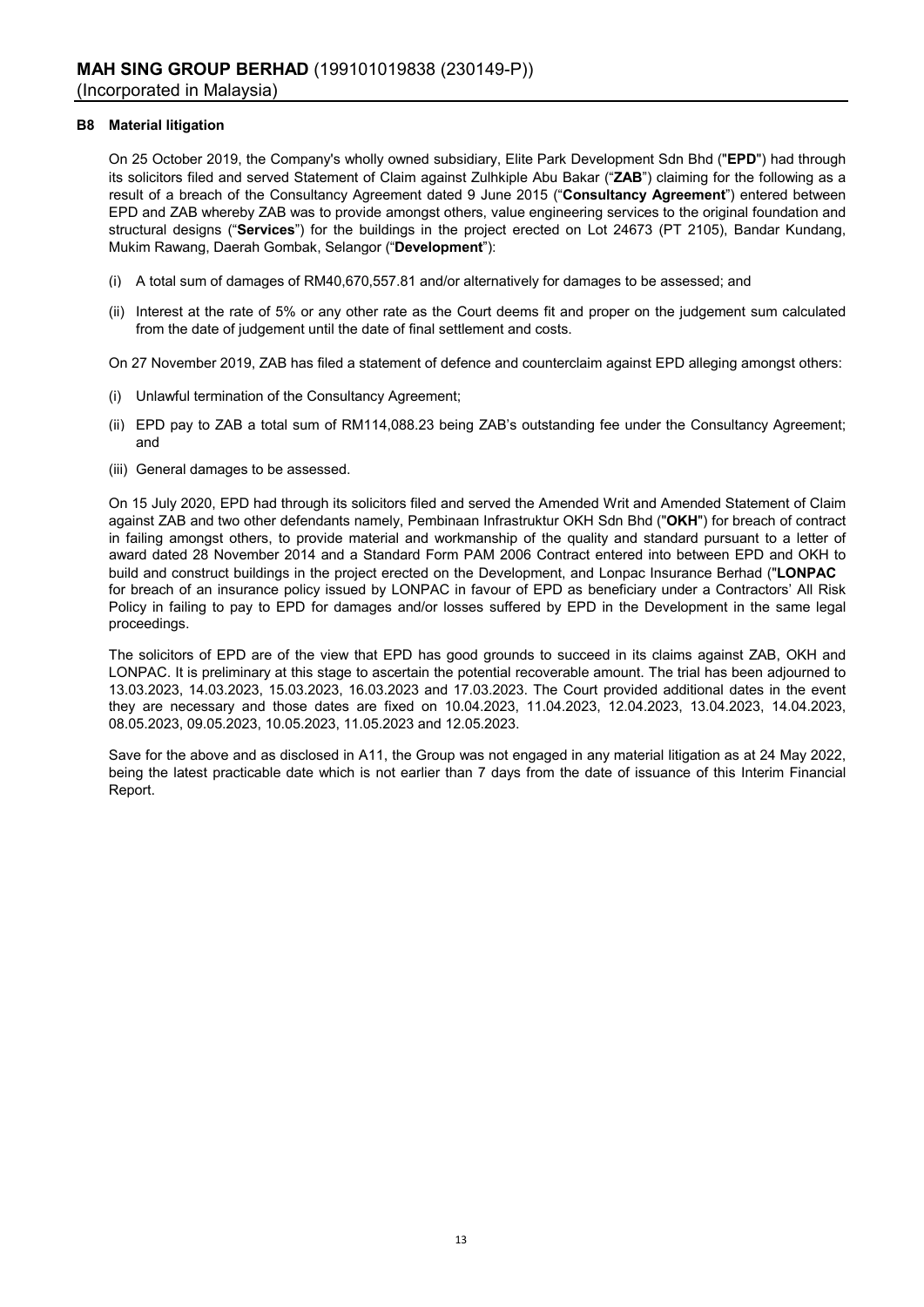#### **B9 Derivatives financial instrument**

As at 31 March 2022, there were no outstanding foreign currency forward contracts.

#### **B10 Additional disclosures pursuant to para 16, Part A, Appendix 9B of Bursa Malaysia Securities Berhad Listing Requirements**

|                                                                             | 3 months      | <b>Period</b> |
|-----------------------------------------------------------------------------|---------------|---------------|
|                                                                             | ended         | ended         |
|                                                                             | 31/03/2022    | 31/03/2022    |
|                                                                             | <b>RM'000</b> | <b>RM'000</b> |
| Allowance for impairment loss on financial assets                           | (120)         | (120)         |
| Depreciation and amortisation                                               | (10, 453)     | (10, 453)     |
| Gain on redemption of financial assets at fair value through profit or loss | 2,731         | 2,731         |
| Bad debts written off                                                       | (9)           | (9)           |
| Net foreign exchange gain                                                   | 254           | 254           |
| Property, plant and equipment written off                                   | (171)         | (171)         |
| Reversal of allowance for impairment loss on financial assets               | 133           | 133           |
| Reversal of allowance for impairment on inventories                         |               |               |

Other than the items above which have been included in profit or loss, there were no impairment of assets or exceptional items which may have an effect on the results for the current financial period ended 31 March 2022.

#### **B11 Dividend proposed**

No dividend has been proposed for first quarter ended 31 March 2022.

The first and final single-tier dividend of 2.65 sen per ordinary share (2020: 1.66 sen per ordinary share) in respect of the financial year ended 31 December 2021, if approved by the shareholders of the Company at the forthcoming Annual General Meeting to be held on 30 June 2022, will be paid on 29 September 2022 to depositors whose names appear in the Record of Depositors of the Company on 19 September 2022.